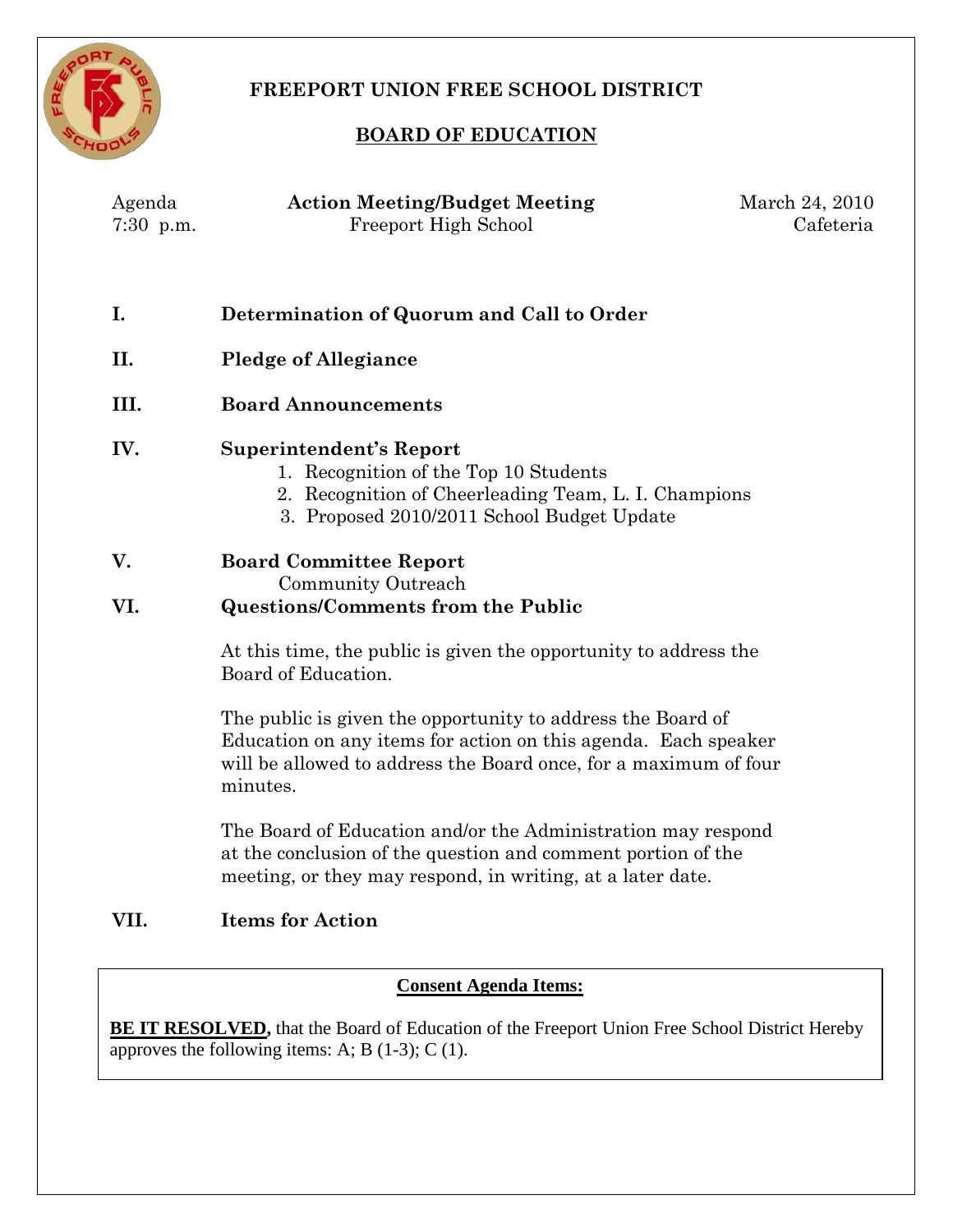*Freeport Union Free School District Board of Education Action Meeting/Budget Meeting – March 24, 2010*

- **A. Acceptance of the Minutes of the Board of Education Meetings:** February 24, 2010; March 3, 2010; March 10, 2010
- **B. Consent - Approve**

#### **Personnel Actions**

- 1. Leave of Absence
- 2. Change of Status
- 3. Resignation of Staff

#### **C. Consent – Approve**

#### **Education**

1. Acceptance of the Minutes from the Committees on Special Education and Preschool Education

#### **VIII. Other Items for Action**

#### **A. Personnel**

1. Retirement of Staff

#### **B. Finance**

- 1. Amendment of the Contract with Triton Construction Management
- 2. Transportation Contract Extension
- 3. Acceptance of "Class of 2009" Scholarship Award
- 4. Bid Award Partial Ceiling Replacements at J. W. Dodd Middle School and Freeport High School
- 5. Bid Award Atkinson HVAC
- 6. Budget Transfer

## **C. Education**

- 1. Appointment of Chairperson of CSE Subcommittees
- 2. Resolution for Acceptance of a Grant